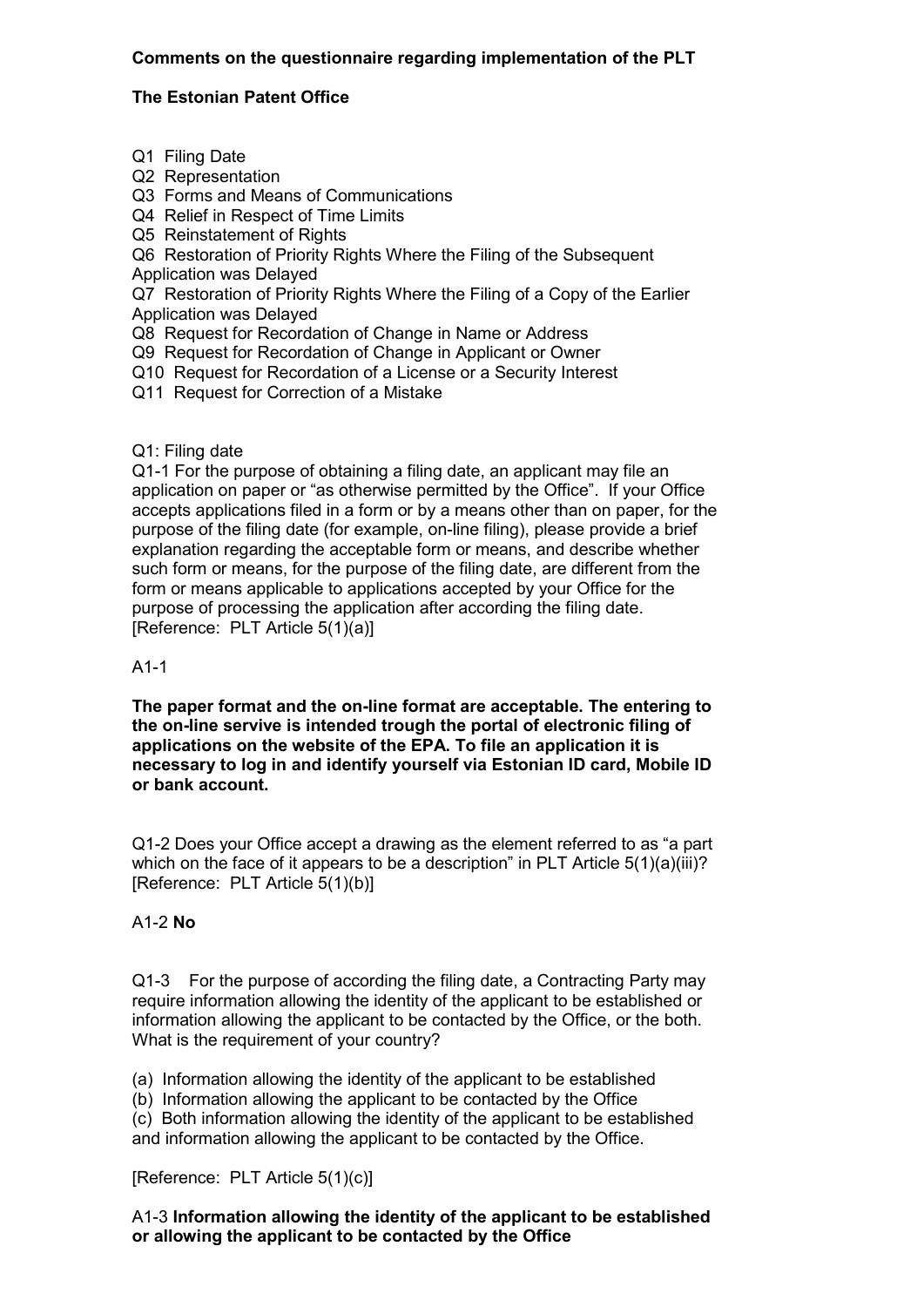Q1-4 Does your Office accept evidence allowing the identity of the applicant to be established or allowing the applicant to be contacted by the Office as the element referred to in PLT Article 5(1)(a)(ii) ("indications allowing the identity of the applicant to be established or allowing the applicant to be contacted by the Office")?

[Reference: PLT Article 5(1)(c)]

A1-4 **Yes**

Q1-5 For the filing date to be determined under PLT Article 5(6)(b), which of the optional elements referred to in PLT Rule 2(4) are required by your Office?

(a) A copy of the earlier application

(b) A copy of the earlier application and its filing date, certified as correct

(c) A translation of the earlier application

(d) The missing part of the description or missing drawing must be completely contained in the earlier application

(e) The application must contain an indication that the contents of the earlier application were incorporated by reference

(f) An indication as to where the missing part of the description or the missing drawing is contained in the earlier application or in the translation.

[Reference: PLT Rule 2(4)]

A1-5 - **A copy of the earlier application and its filing date, certified as correct**

 **- A translation of the earlier application**

 **- The missing part of the description or missing drawing must be completely contained in the earlier application**

Q1-6 For a reference to a previously filed application to replace the description and any drawing for the purpose of the filing date under PLT Article 5(7), which of the requirements referred to in PLT Rule 2(5) are required by your Office?

a) The reference to a previously filed application must indicate the filing date of the previously filed application

(b) A copy of the previously filed application

(c) A copy of the previously filed application, certified as correct

(d) A translation of the previously filed application

(e) The reference mentioned in PLT Article 5(7)(a) shall be to a previously filed application that has been filed by the applicant or his predecessor or successor in title

[Reference: PLT Rule 2(5)]

## A1-6 **The reference to a previously filed application must indicate the filing date of the previously filed application**

Q2: Representation

 $Q2-1$  In addition to the procedures referred to in PLT Article  $7(2)(a)$  and (b), are there any procedures before the Office that an applicant, owner or other interested person may carry out himself without, for example, a local representative? If yes, please list those procedures. [Reference: PLT Article 7(2)]

### A2-1 **Furnishing a translation of a copy of the international application under PCT Article 22**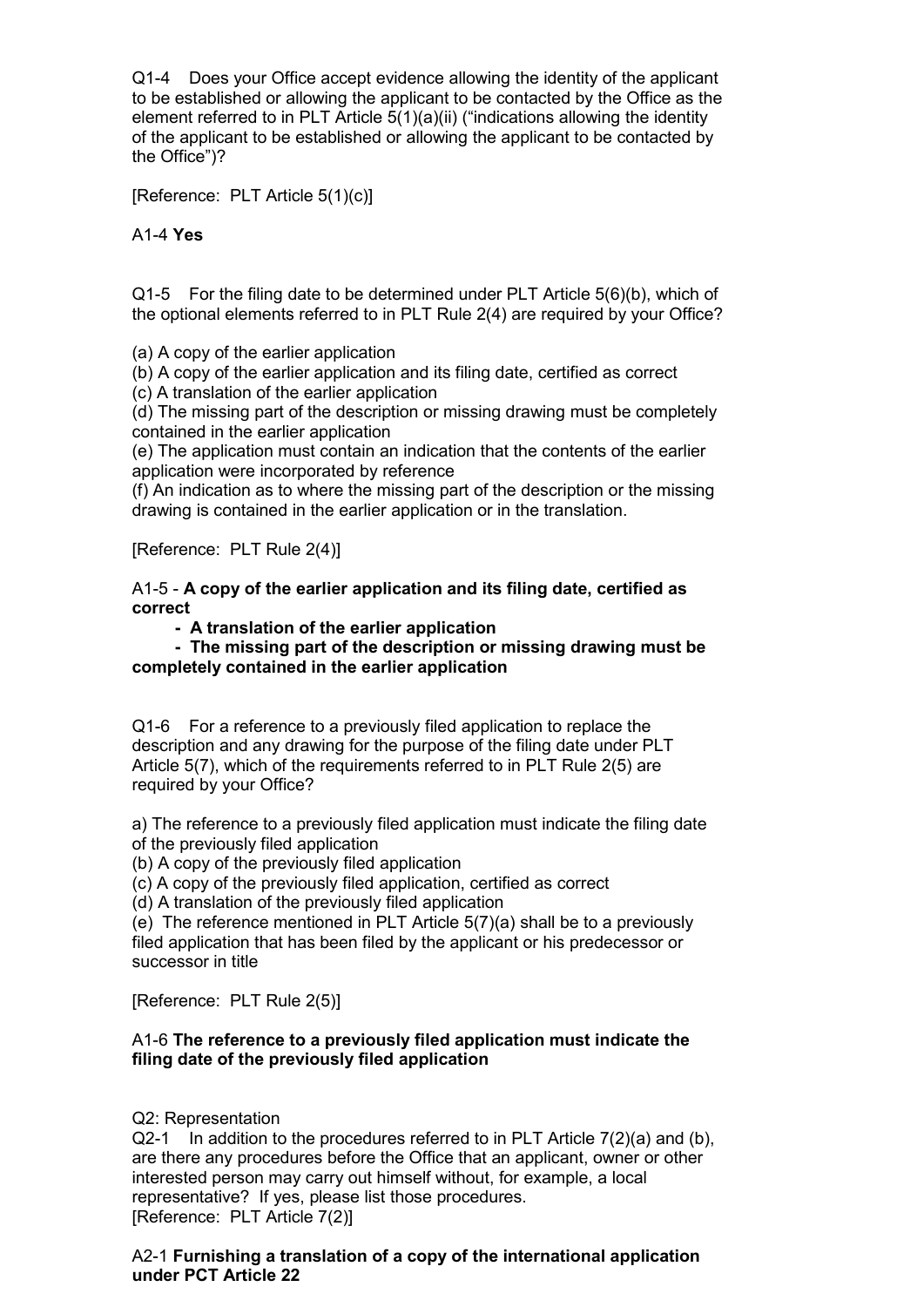Q2-2 Where a single power of attorney relating to more than one application or patent of the same person is filed, does your Office require that a separate copy of the single power of attorney be filed for each application and patent? [Reference: PLT Rule 7(2)(b)]

## A2-2 **No**

Q3: Forms and Means of Communications

Q3-1 Does your Office permit the filing of communications by telegraph, teleprinter, telefacsimile or other similar means of transmittal? If yes, does your Office require that the original of such communication, accompanied by a letter identifying the earlier transmission, be filed on paper?

(a) The filing of communications by telegraph, teleprinter, telefacsimile, etc. is not permitted.

(b) The filing of communications by telegraph, teleprinter, telefacsimile, etc. is permitted, and the original of the communications by telegraph, teleprinter, telefacsimile, etc. is required

(c) The filing of communications by telegraph, teleprinter, telefacsimile, etc. is permitted, and the original of the communications by telegraph, teleprinter, telefacsimile, etc. is not required

[Reference: PLT Rule 8(2)(c)]

#### A3-1 **The filing of communications by telegraph, teleprinter, telefacsimile etc. is not permitted.**

Q4: Relief in Respect of Time Limits

Q4-1 Which form of relief in respect of time limits does your Office provide? [Reference: PLT Article 11(1), (2) and (4)]

A4-1 **Extension of time limits requested prior to the expiration of the time limit:**

 **Period of extension: 2-4 months up to 6 months total Amount of fee: no fee required**

### **Continued processing:**

**Time limit to comply with the unfulfilled requirement: 2 months Amount of fee: 32 €**

Q4-2 Which actions are excluded from the relief as described in A4-1? [Reference: PLT Article 11(3) and Rule 12(5)]

#### A4-2 **A second, or any subsequent, relief in respect of a time limit for which relief has already been granted**

Q5: Reinstatement of Rights

Q5-1 Under which circumstance does your Office reinstate the rights of the applicant or owner as referred to in PLT Article 12? In addition, please provide a brief explanation of the applicable standard. [Reference: PLT Article 12(1)]

A5-1 **Failure to comply with the time limit was unintentional. Office shall reinstate the rights of the applicant or owner provided that the failure to perform necessary acts occurred due to force majeure or some other impediment independent of the applicant or the patent agent representing the applicant.**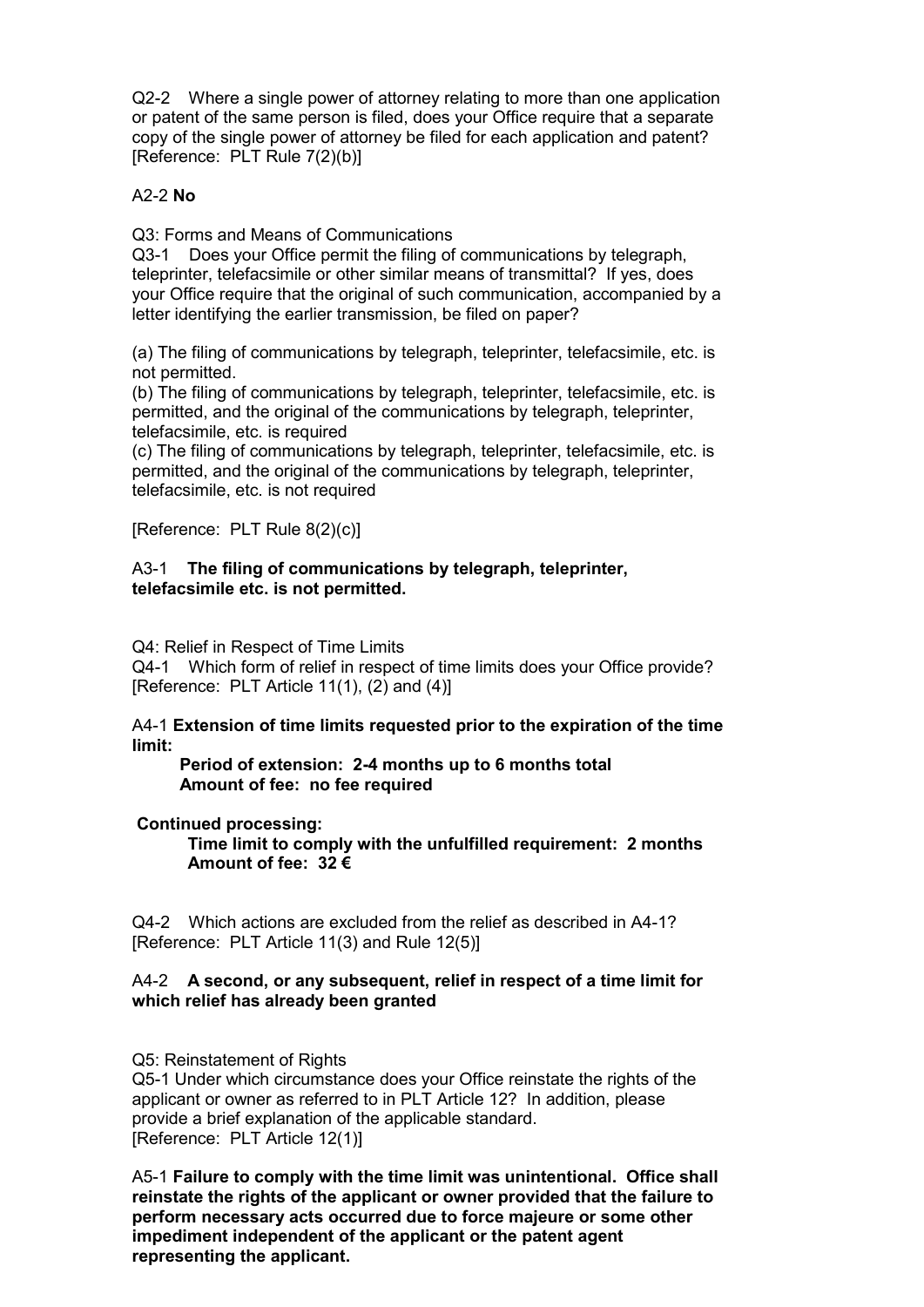Q5-2What is the time limit for making a request for reinstatement of rights? [Reference: PLT Rule 13(2)]

A5-2 **Office shall reinstate the rights if the applicant files a request in writing within two months from the removal of the cause of noncompliance with the time limit. The omitted act must be completed within this period. The application shall only be admissible within 12 months immediately following the expiry of the unobserved time limit.** 

Q5-3 Does your Office require a fee to be paid? If yes, please indicate the amount. [Reference: PLT Article 12(3)]

A5-3 Yes Amount: **32 €**

Q5-4 Which actions are excluded from the reinstatement of rights? [Reference: PLT Article 12(2) and Rule 13(3)]

A5-4 **Filing divisional applications, time limit for paying of filing fee, filing a missing part or request to replace the missing part of the description or the missing drawing with a reference to a previously filed application, filing translation of the missing part of the description, extended time limit of furnishing of a translation of the PCT application under PCT Article 22, time limit for paying of granting fee.**

Q6: Restoration of Priority Rights Where the Filing of the Subsequent Application was Delayed Q6-1 Under which circumstance does your Office restore the right of priority where the subsequent application was not filed within the priority period?

[Reference: PLT Article 13(2)]

### A6-1 **Failure to file the subsequent application within the priority period was unintentional**

Q6-2 In order to restore the right of priority, what is the time limit within which the subsequent application shall be filed? [Reference: PLT Rule 14(4)]

### A6-2 **Within two months after the 12-months priority period**

Q6-3 Does your Office require a fee to be paid? If yes, please indicate the amount. [Reference: PLT Article 13(4)]

### A6-3 **No fee required**

Q7: Restoration of Priority Rights Where the Filing of a Copy of the Earlier Application was Delayed

Q7-1 In order to restore the right of priority where a copy of the earlier application was not filed within the time limit, does your Office require a declaration or other evidence in support of the request for restoration of priority rights?

[Reference: PLT Article 13(3) and Rule 14(6)(b)]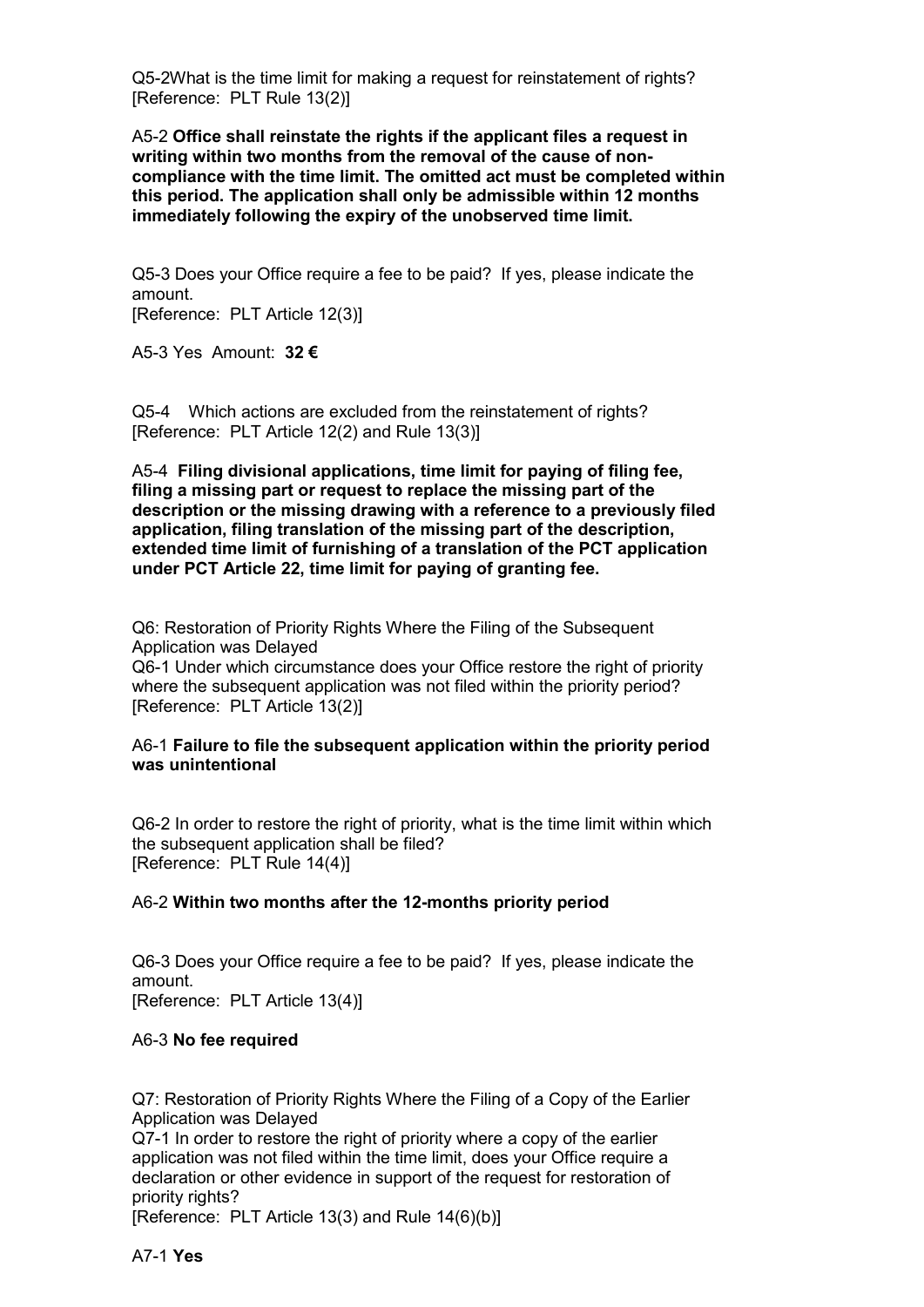Q7-2 Where the filing date of a copy of the earlier application was delayed (for example, a copy of the earlier application has not been filed within 16 months from the priority date), in order to enjoy restoration of priority right, what is the time limit within which such delayed copy of the earlier application shall be filed?

[Reference: PLT Rule 14(6)(b)]

### A7-2 **The copy of the earlier application shall be filed within 2 months after reminder**

Q7-3 Does your Office require a fee to be paid? If yes, please indicate the amount.

[Reference: PLT Article 13(4)]

# A7-3 **No fee required**

Q8: Request for Recordation of Change in Name or Address Q8-1 Where a single request for recordation of change in name or address relating to more than one application or patent of the same person is filed, does your Office require that a separate copy of the single request be filed for each application and/or patent? [Reference: PLT Rule 15(3)(b)]

A8-1 **No**

Q9: Request for Recordation of Change in Applicant or Owner Q9-1 Does your Office require the following elements to be contained in the request for recordation of change in applicant or owner?

(a) A statement that the information contained in the request is true and correct

(b) Information relating to any government interest

[Reference: PLT Rule 16(1)(b)]

### A9-1 **A statement that the information contained in the request is true and correct**

Q9-2 Which documentation relating to the basis of the change is required by your Office under the following circumstances? [Reference: PLT Rule 16(2)(a) to (c)]

A9-2 **The change results from a contract: A copy of the contract or an extract of the contract showing the change which is to be certified by a notary public or any other competent public authority or by the Office or by a representative having the right to practice before the Office or signed by the parties.** 

**The change results from a merger or from the reorganization or division of a legal entity: The request to be accompanied by a copy of a document, which document originates from a competent authority and evidences the merger, or the reorganization or division of the legal entity, and any attribution of rights involved, such as a copy of an extract from a register of commerce.** 

**The change results from any other ground (ex. by operation of law or a court decision): The request to be accompanied by a copy of a document or a court decision.**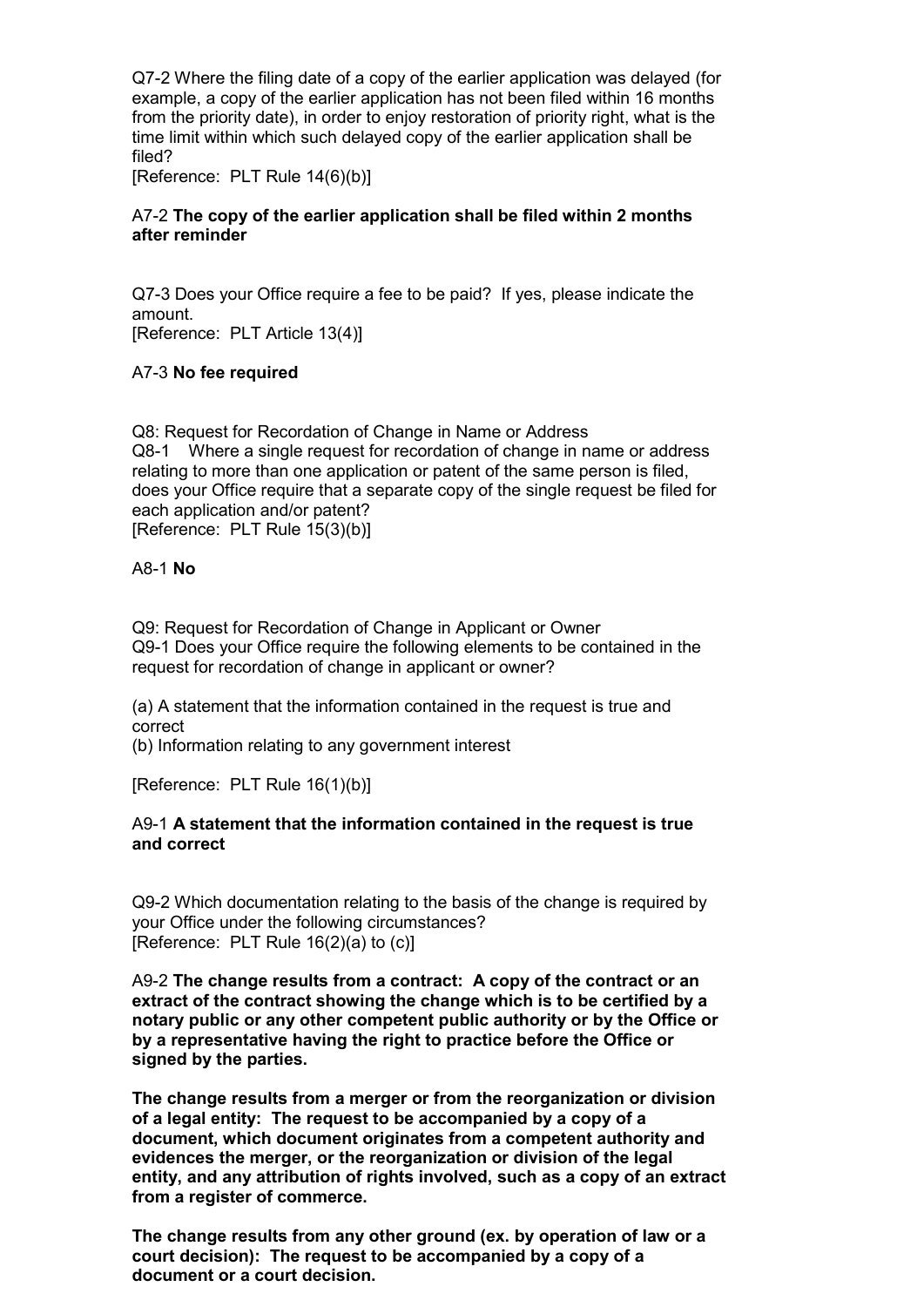Q9-3 Where the change in applicant or owner is in the person of one or more but not all of several co-applicants or co-owners, does your Office require that evidence of the consent of the other co-applicants or co-owner to the change be provided to the Office? [Reference: Rule 16(2)(d)]

A9-3 **Yes**

Q9-4 Where a single request for recordation of change in applicant or owner relating to more than one application or patent of the same person is filed, does your Office require that a separate copy of the single request be filed for each application and/or patent? [Reference: PLT Rule 16(5)]

#### A9-4 **No**

Q10: Request for Recordation of a License or a Security Interest Q10-1 May a license or a security interest in respect of a patent application or a patent be recorded under the law of your country? [Reference: PLT Rule 17(1)]

#### A10-1 **Recordation of a license Yes Recordation of a security interest No**

If one or both of the answers is(are) "Yes", please proceed to Q10-2. If both answers are "No", please skip to Q11.

Q10-2 Does your Office require the following elements to be contained in the request for recordation of a licence (or a security interest)?

(a) A statement that the information contained in the request is true and correct

(b) Information relating to any government interest by your country

(c) Information relating to the registration of the license (security interest)

(d) The date of the license (security interest) and its duration

[Reference: PLT Rule 17(1)(b)]

### A10-2 - **Information relating to the registration of the license - The date of the license and its duration**

Q10-3 Which documentation relating to the basis of the license (or security interest) is required by your Office under the following circumstances? [Reference: PLT Rule 17(2)]

A10-3 **The license is a freely concluded agreement: A copy of the agreement or an extract which is to be certified by a notary public or any other competent public authority or by the Office or by a representative having the right to practice before the Office or signed by the parties**.

**The license is not a freely concluded agreement (ex. operation of law or a court decision): The request to be accompanied by a copy of a document evidencing the license (court decision).**